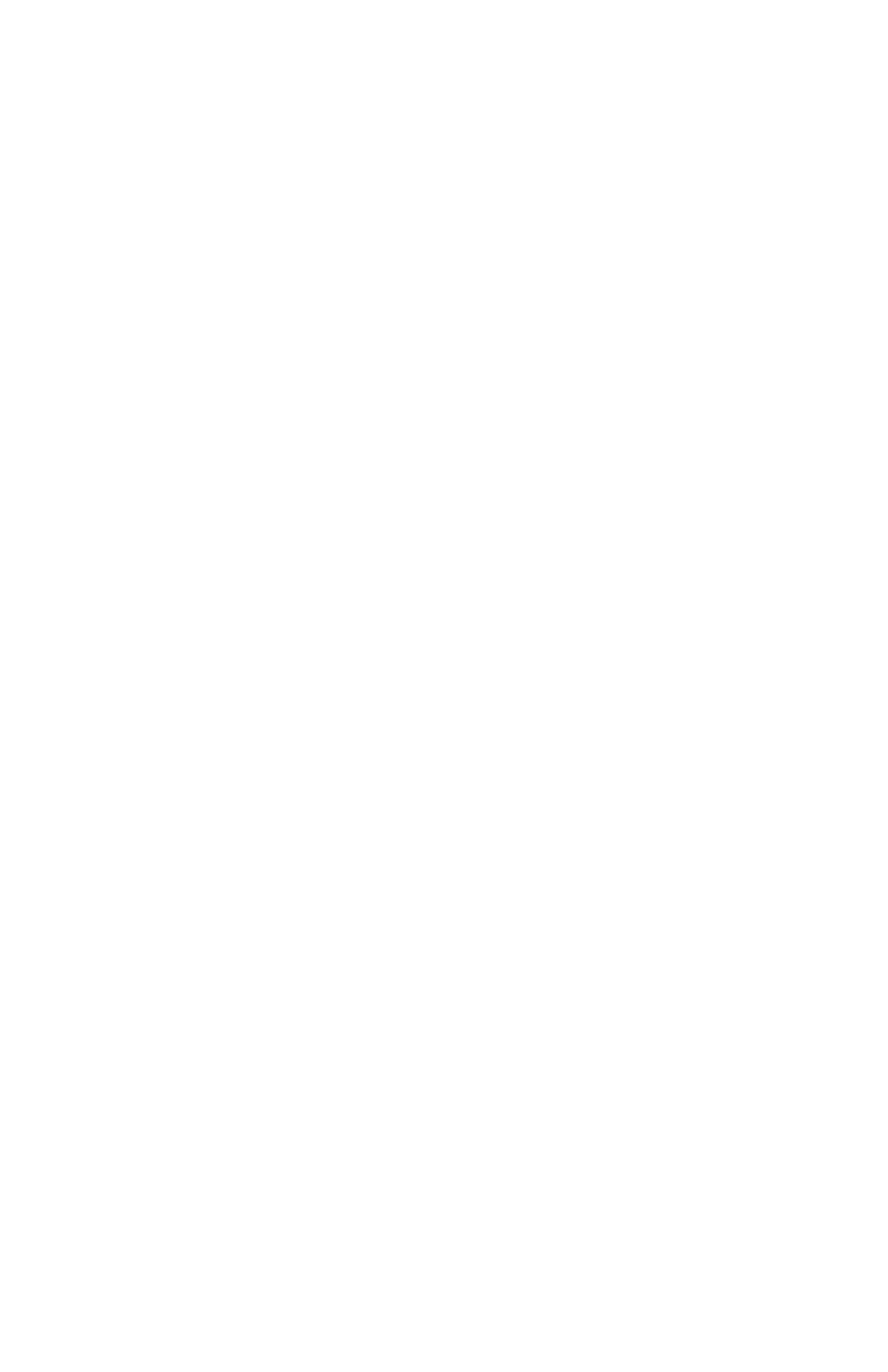Note: This equipment has been tested and found to comply with the limits for a Class A digital device, pursuant to part 15 of the FCC Rules. These limits are designed to provide reasonable protection against interference when the equipment is operated in a commercial environment. This equipment generates, uses, and can radiate radio frequency energy and, if not installed and used in accordance with the instruction manual, may cause interference to radio communications. Operation of this equipment in a residential area is likely to cause interference in which case the user will be required to correct the interference at his own expense.

CAUTION: Changes or modifications to this equipment not expressly approved by the party responsible for compliance could void the user's authority to operate the equipment.

# It is certified that this system complies with all applicable Directives of the European Union.

#### SV40231 Rev. B August 1, 2015

©2005, 2015 Pitney Bowes Inc. All rights reserved.

This book may not be reproduced in whole or in part in any fashion or stored in a retrieval system of any type or transmitted by any means, electronically or mechanically, without the express, written permission of Pitney Bowes. We have made every reasonable effort to ensure the accuracy and usefulness of this manual; however, we cannot assume responsibility for errors or omissions or liability for the misuse or misapplication of our products.

Due to our continuing program of product improvement, equipment and material specifications as well as performance features are subject to change without notice. Your machine may not have some of the features described in this book.

E-Z Seal a registered trademark of Pitney Bowes Inc. ENERGY STAR is a registered trademark of the United States Environmental Protection Agency.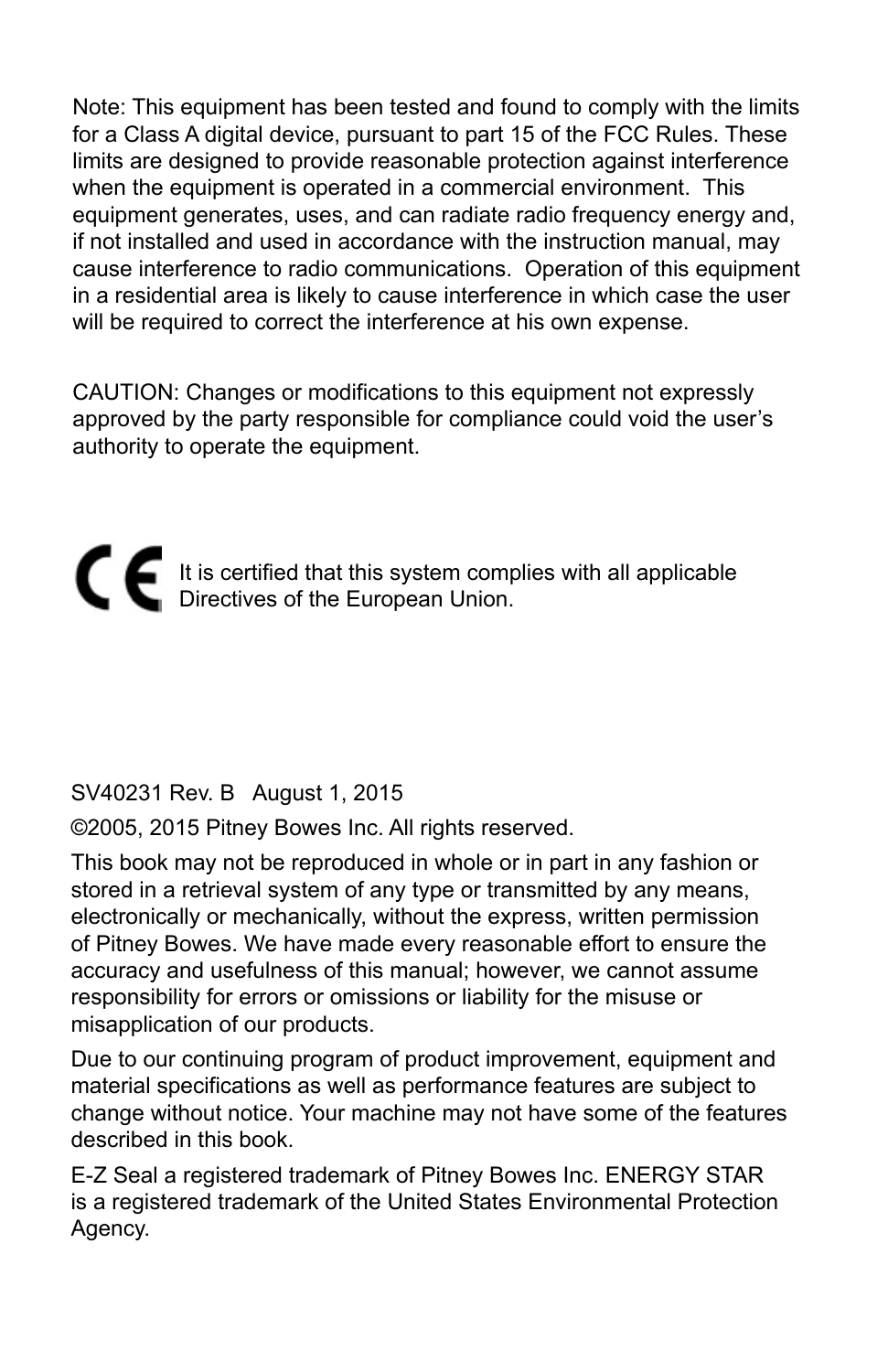# *Pitney Bowes Contact List*



## **If You Need Assistance**

#### *USA Contacts*

- **Product Name Horizontal Belt Stacker**
- ▪ Model F680
- For frequently asked questions, go to: *www.pb.com* and click on **Customer Support**.
- ▪ To place requests for service or training, go to: *www.pb.com* and click on **My Account**.
- To order PB supplies and accessories, go to: *www.pb.com* and click on **Online Store**.
- ▪ To view and pay invoices online, go to: *www.pb.com* and click on **My Account**.
- To view inventory, go to: *www.pb.com* and click on **My Account**.
- ▪ For direct questions, call: 1.800.522.0020. Customer Service Representatives are available Monday through Friday, 8:00 AM - 8:00 PM ET.

#### *Canada Contacts*

- **Product Name Horizontal Belt Stacker**
- Model F680
- **•** For frequently asked questions or to order supplies, go to: *www.pitneybowes.ca*
- For direct questions, call: 1.800.672.6937. Customer Service Representatives are available Monday through Friday, 8:30 AM - 4:00 PM ET.

## **Contacts in other countries**

Contact information will be given either on a sticker on the system or in a separate document supplied with your system.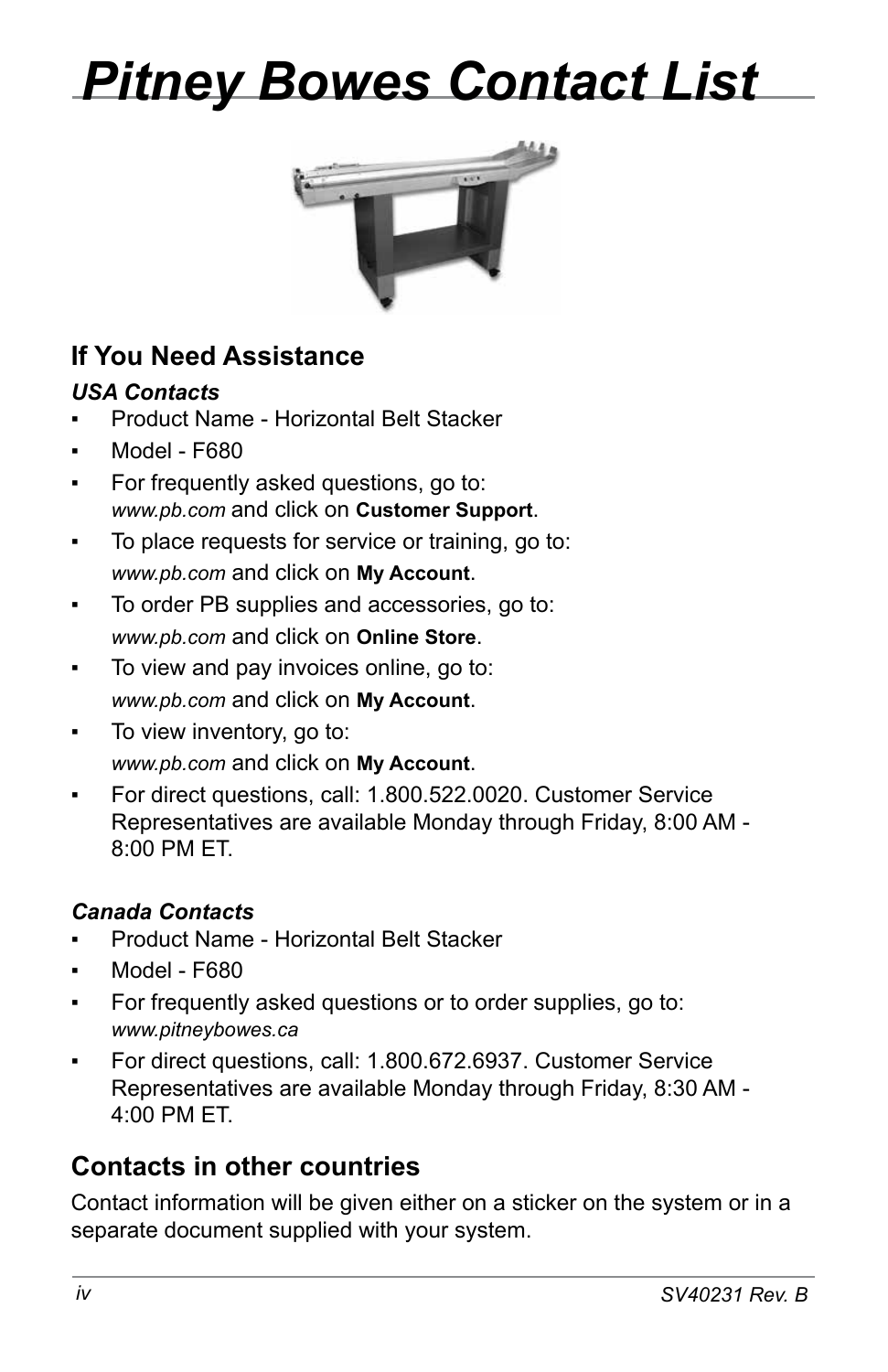## **Important Safety Notes**

#### **Follow these precautions whenever you use your belt stacker:**

- Read all instructions before you attempt to operate the system. Keep the Operator Guide accessible for quick reference.
- Use this equipment only for its intended purpose.
- Place the system close to an easily accessible wall outlet.
- Place the system in an accessible location to allow for proper venting of the equipment and to facilitate servicing.
- Use the power cord supplied with the machine and plug it into a properly grounded wall outlet that is located near the machine and easily accessible. Failure to properly ground the machine can result in severe personal injury and/or fire.
- The power cord wall plug is the primary means of disconnecting the machine from the AC supply.
- DO NOT use a wall outlet controlled by a wall switch or one that is shared with other equipment.
- DO NOT use an adapter plug on the line cord or wall outlet.
- DO NOT remove the ground pin from the line cord.
- Make sure the area in front of the wall outlet into which the machine is plugged is free from obstruction.
- DO NOT route the power cord over sharp edges or trap it between pieces of furniture. Make sure there is no strain on the power cord.
- To reduce the risk of fire or electrical shock, DO NOT attempt to remove covers or disassemble the control panel or its base. The cabinet encloses hazardous parts. If you should damage the unit, contact Your system supplier. Refer to the *Contact Information List* at the front of this guide for more information.
- If the unit becomes damaged, unplug it from the wall, then contact Your system supplier. Refer to the *Contact Information List* at the front of this guide for more information.
- Keep fingers, long hair, jewelry and loose clothing away from moving parts at all times.
- Avoid touching moving parts or materials while the machine is in use. Before clearing a jam, be sure machine mechanisms come to a complete stop.
- Remove jammed material gently and carefully.
- Do not place lighted candles, cigarettes, cigars, etc., on the system.

continued >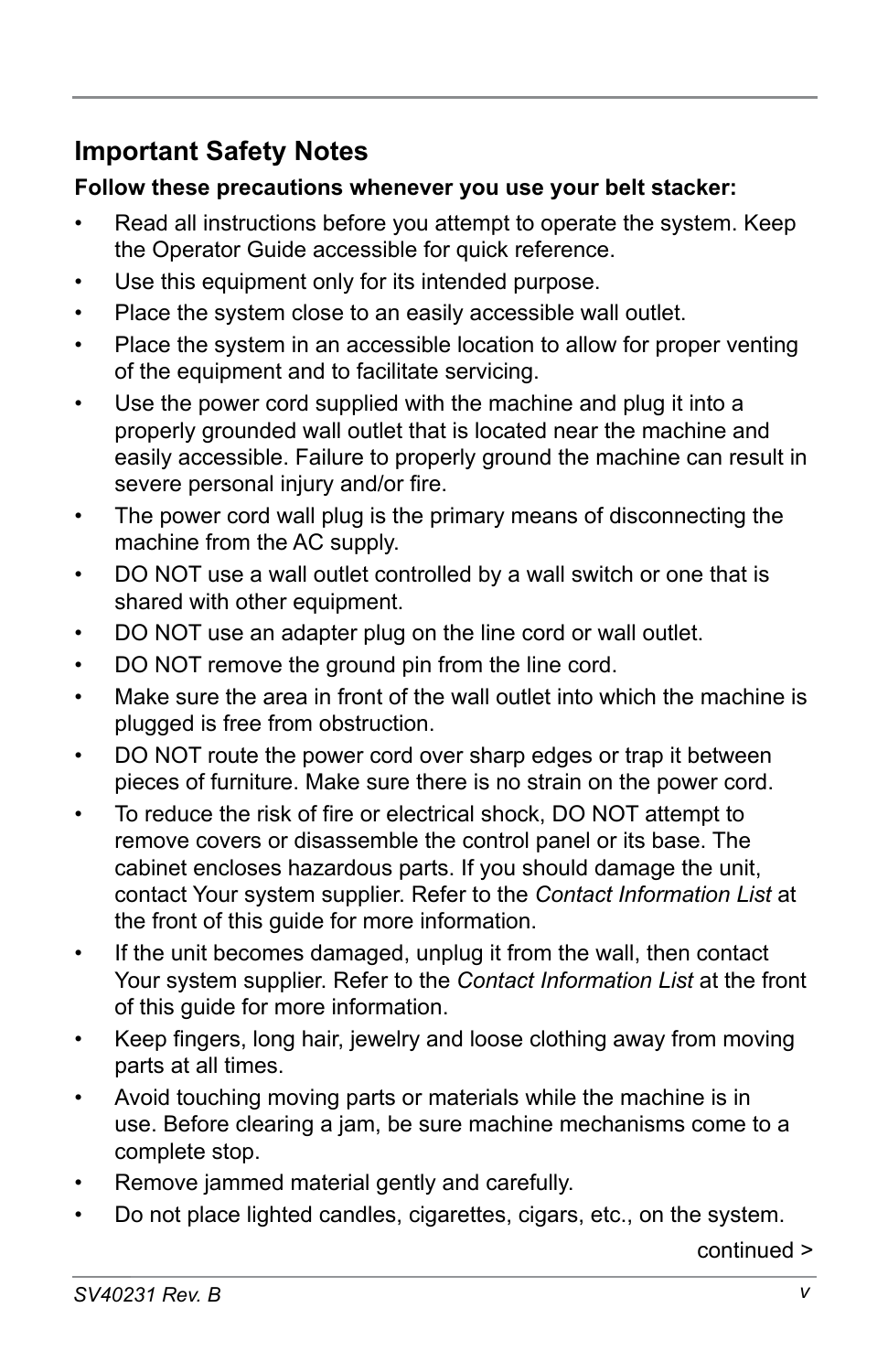## **Important Safety Notes (continued)**

- To prevent overheating, do not cover vent openings.
- Use only approved supplies, in particular aerosol duster. Improper storage and use of aerosol dusters or flammable aerosol dusters, can cause an explosive-like condition that could result in a personal injury and/or property damage. Never use aerosol dusters labeled flammable and always read instructions and safety precautions on the duster container label.
- To obtain supplies and/or Material Safety Data Sheets, contact your system supplier. Refer to the *Contact Information List* at the front of this guide for more information.
- Operation of this equipment without periodic maintenance will inhibit optimum operating performance and could cause the equipment to malfunction. Contact your system supplier for the required service schedule.
- Always follow specific occupational safety and health standards for your workplace.
- To reduce the risk of fire or electrical shock, DO NOT attempt to remove covers or disassemble the control panel or its base. The cabinet encloses hazardous parts. If you should damage the unit, contact your system supplier. Refer to the *Contact Information List* at the front of this guide for more information.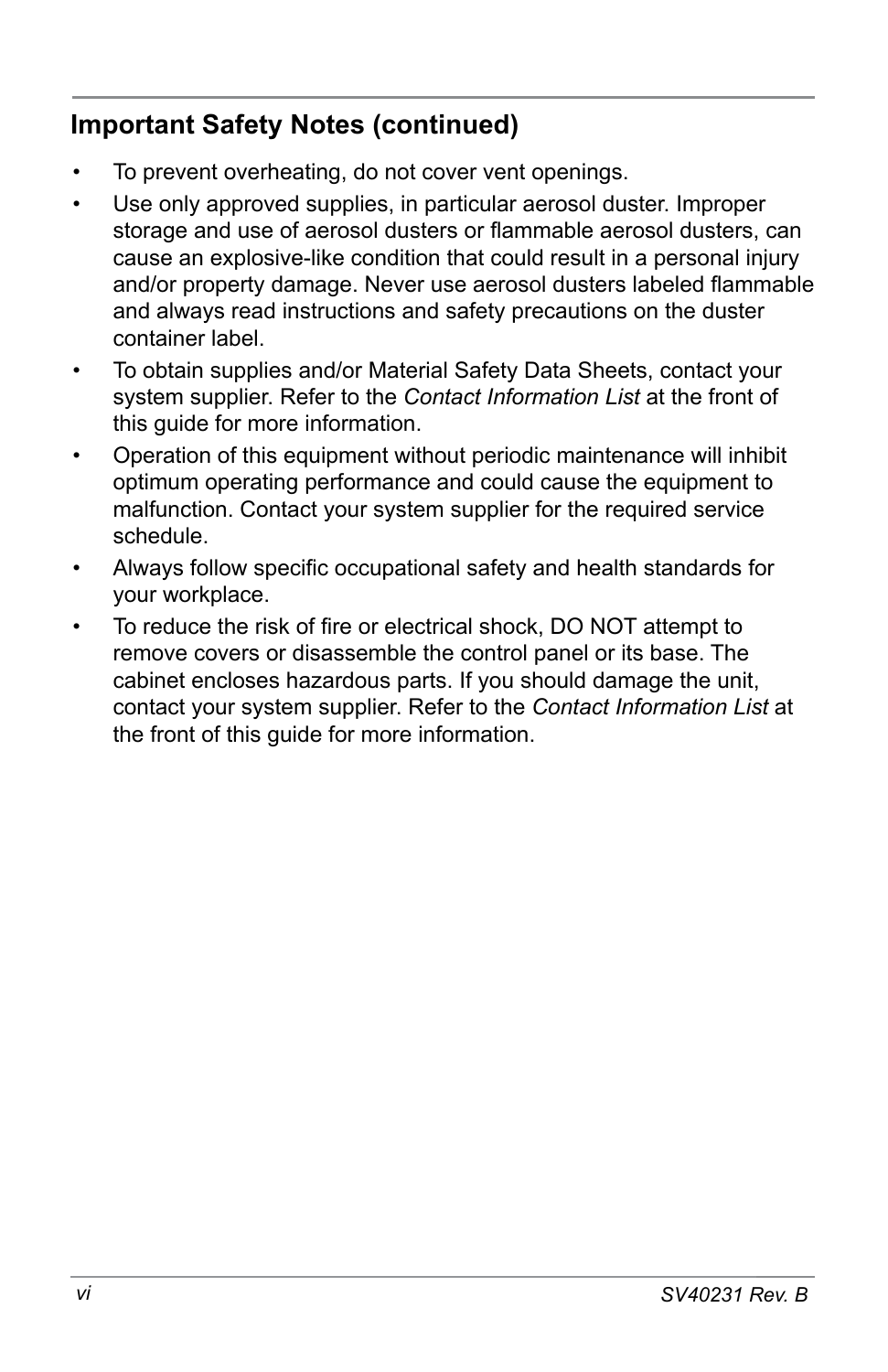Before setting up and using the horizontal belt stacker you should be thoroughly familiar with its controls and setup procedure. You should also be thoroughly familiar with each component of the Inserting system the belt stacker is being used with.

This Guide is organized into three chapters:

## **Chapter 1 - Introduction**

Gives basic details of your belt stacker. This section includes:

| $1 - 1$ |
|---------|
| $1 - 3$ |
| $1 - 4$ |
|         |

## **Chapter 2 - Operation**

#### *Use with the Relay™ 5000/6000/7000/8000 Inserters:*

|                                                      | $2-1$    |
|------------------------------------------------------|----------|
|                                                      | $2 - 3$  |
| Setup of In Line mode - 'Letter' sized envelopes     | $2 - 5$  |
| Operation in In Line mode - 'Letter' sized envelopes | $2 - 7$  |
| Setup of In Line mode - 'Flats' sized envelopes      | $2 - 8$  |
| Operation in In Line mode - 'Flats' sized envelopes  | $2 - 10$ |
|                                                      | $2 - 11$ |

| Use of the Belt Stacker with Other Equipment | 2-11 |
|----------------------------------------------|------|
|----------------------------------------------|------|

## **Chapter 3 - Reference**

Covers subjects that may only be required occasionally. It includes:

| $3-1$  |
|--------|
|        |
| $-3-3$ |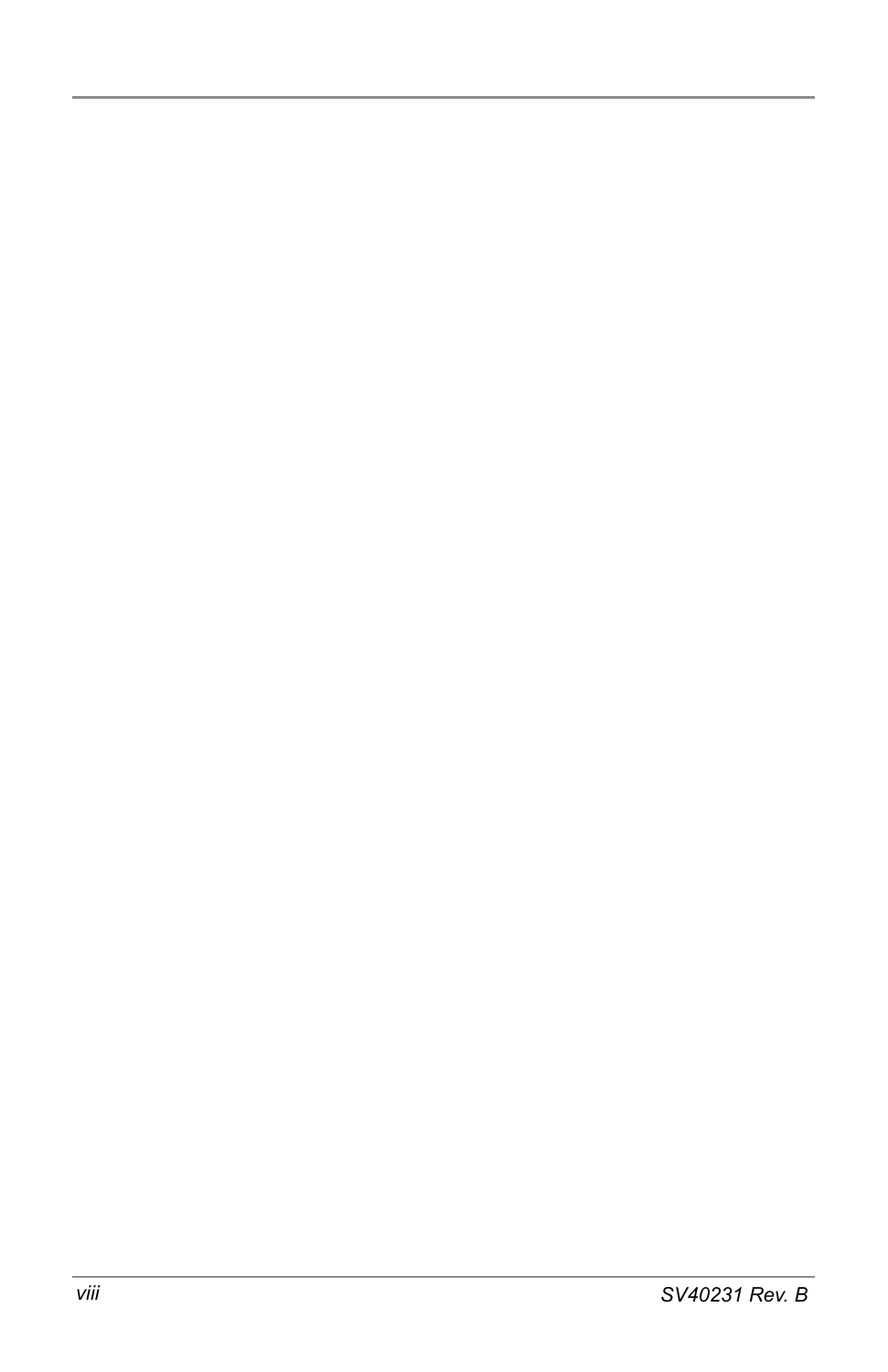## **What the Belt Stacker Does**

#### *General*

The stacker is designed as an output device for a range of Inserting Systems and also as a general output device for other machines such as address printers.

This guide covers use of the belt stacker in all configurations.

#### *Configurations*

The belt stacker can operate at right angles (to the left or right) and also in-line with the machine outputting to it, depending on machine and/or material being used.

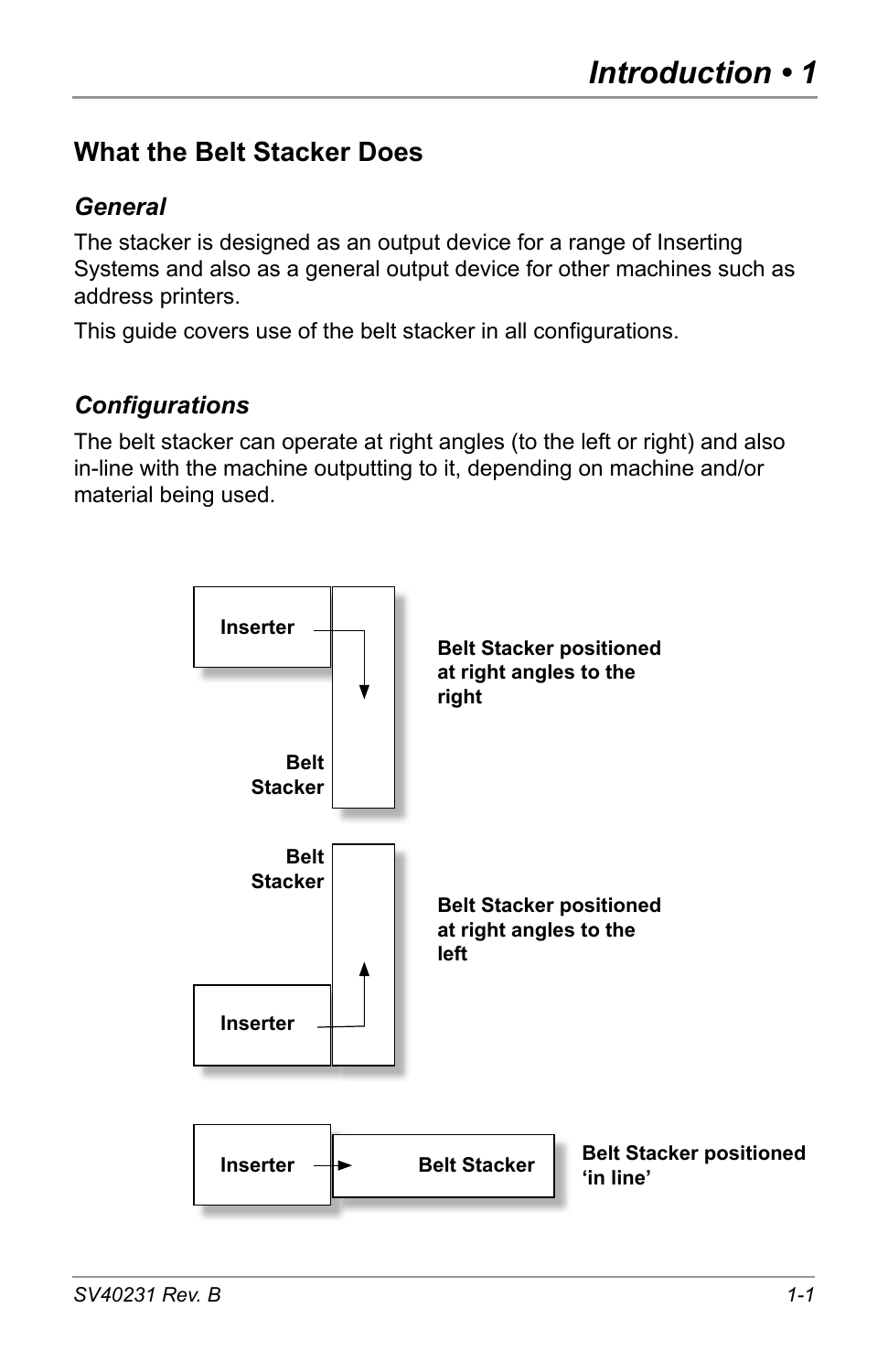## *1 • Introduction*

The control panel can be positioned on either side of the stacker to accommodate the different configurations possible. It incorporates a variable speed control, run-out button, power switch and power supply.

In most cases, the belt stacker is mounted on height adjustable legs. However, versions without legs are available that can be placed on an existing table of the correct height. In these cases, no adjustment of the belt stacker height is possible.

The Relay™ 5000/6000/7000/8000 Inserters output small ('letter') envelopes at a different height to large ('flat') envelopes. Tandem belt stacker configurations are available to allow automatic stacking of both envelope sizes simultaneously.

#### *Your Model*

The belt stacker is tailored to work with the particular machine outputting to it, and the configuration used, by the addition of kits. Your stacker will be supplied with only the correct kit(s) for your particular installation.

This guide explains setup and operator adjustments for each machine combination, but assumes that the stacker has been previously installed by a service representative and that all necessary kits of adapters and parts are available.

In most cases, it is NOT possible to change the belt stacker configuration or link the stacker to a different Inserter without some modifications being necessary. If you wish to do this, contact your machine supplier for advice.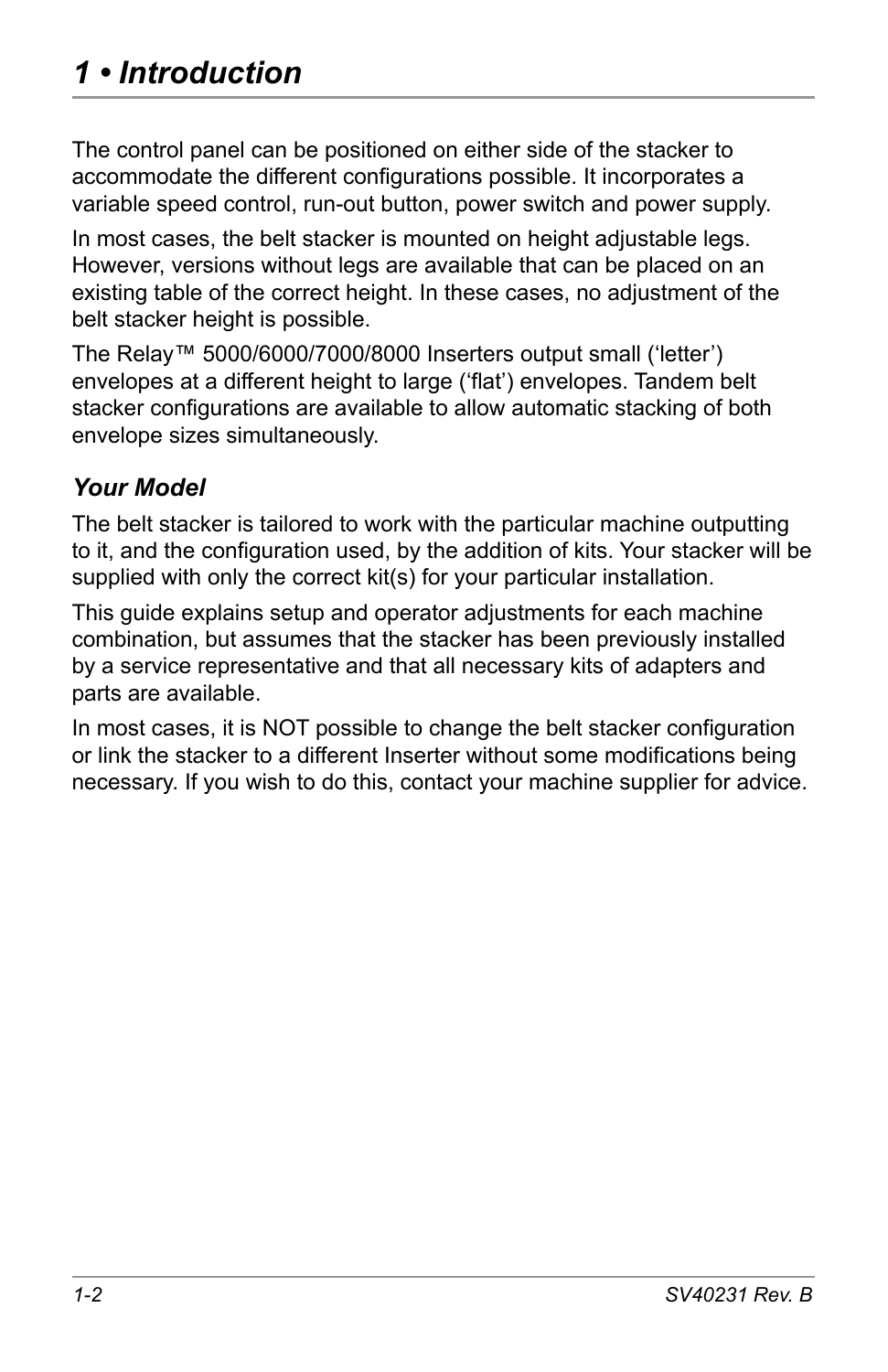### **Main Components**

Take a few minutes to become familiar with the components of the belt stacker.



- **1 Side guides**
- **2 Control panel box**
- **3 Leg assembly**
- **4 Lockable castors**
- **5 Height adjustment knobs (two on each leg)**
- **6 Stacking tray**
- **7 Entry guide (varies with machine configuration)**
- **8 Front end side guide adjustment knobs**
- **9 Rear end side guide adjustment knobs (underneath, not visible)**

**Note: Certain models do not have a stand (items 3, 4 and 5) if they are being used on a table of the correct height.**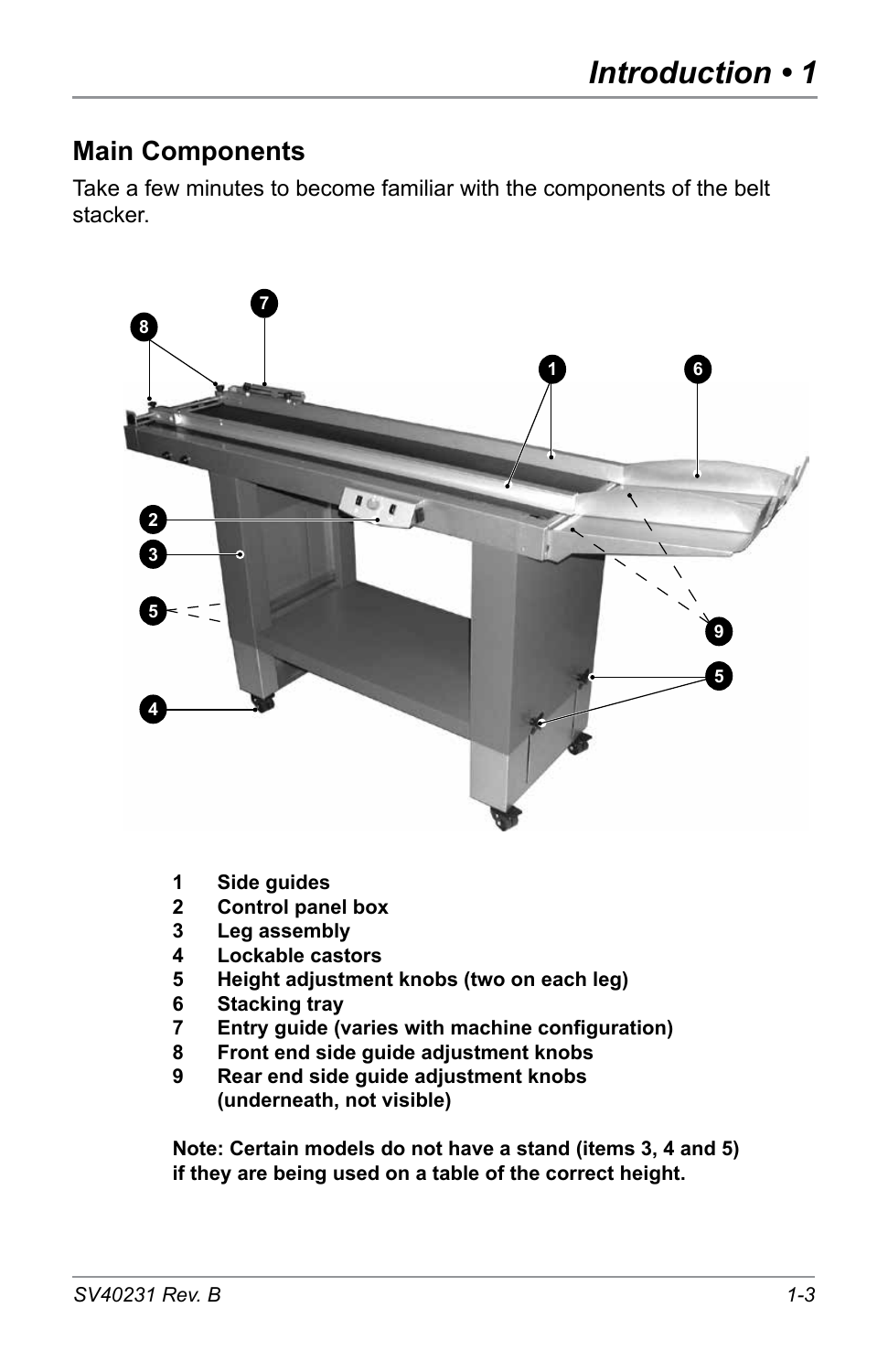## **The Control Panel**

The control panel can be positioned on either side of the stacker, depending on system configuration.

To change the position of the control panel, pull the panel firmly towards you to remove it. Refit the control panel to the opening on the opposite side of the belt stacker.



## **Principle of Operation**

The belt will start as soon as the start sensor is covered. When the material has moved out of the sensor area, the belt will stop again. The Start sensor position is adjustable, which allows the material overlap to be adjusted.

The speed of the belt can be adjusted in order to optimize the stacking function for various materials.

The Run-out button is used to gather the material after a job is finished. The belt moves at the highest speed, independent of the Speed Selector setting.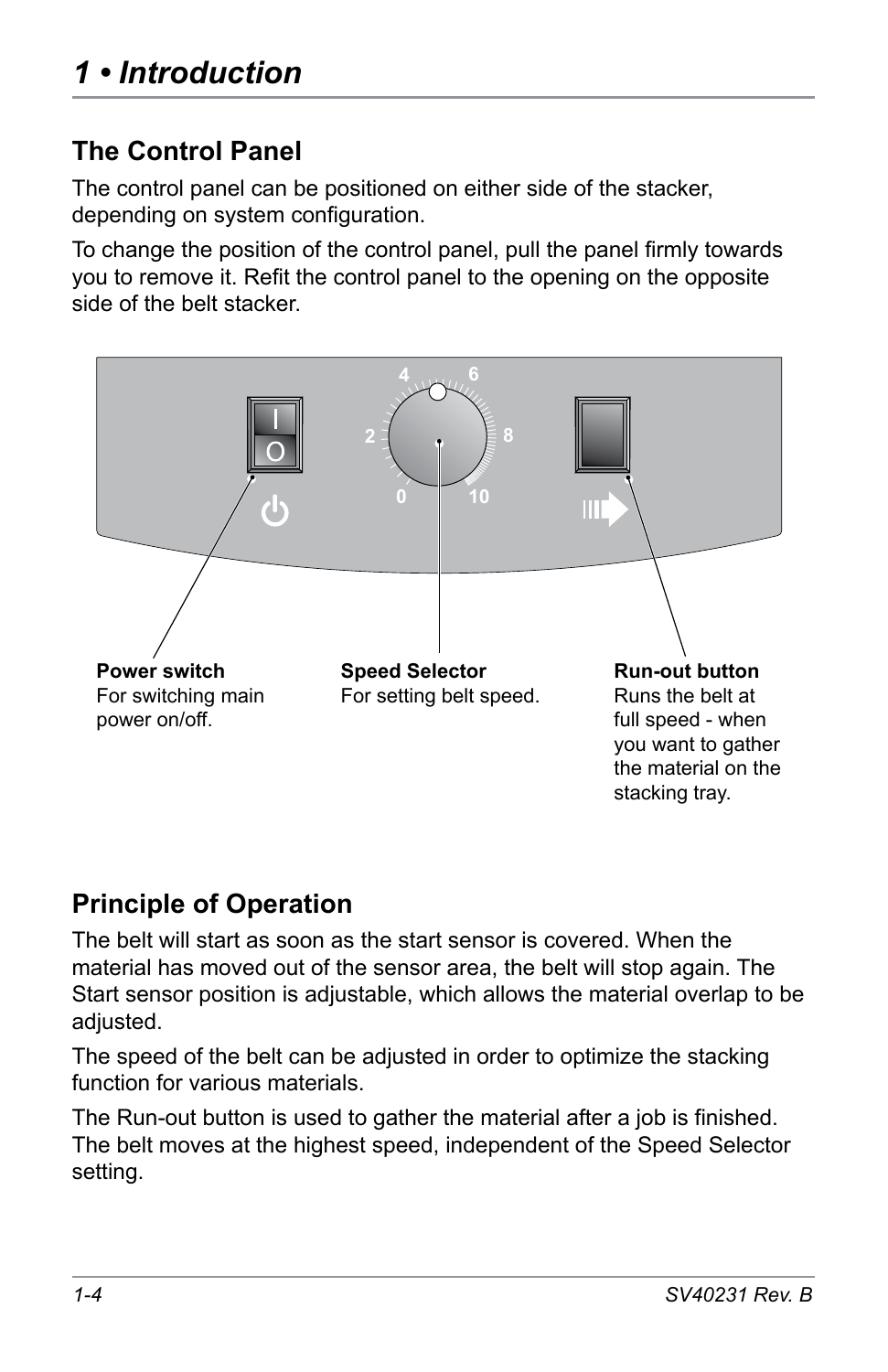## **Use with the Relay 5000/6000/7000/8000 Inserters**

The belt stacker can be used in Right Angled or In Line configuration with the Relay 5000/6000/7000/8000 Inserters.

There are two setups for In Line operation: One for 'letters' (e.g. #10, DL/ C5) sized envelopes, and another for 'flats' (e.g. #9, C4) sized envelopes. In Line mode is essential for running 'flats'.

Right Angled setup and operation is described below. In Line setup and operation for letters and flats is described later in this chapter.

#### *Setup of Right Angled mode with Relay System Inserters*

The illustration below shows the belt stacker correctly docked to the Relay system inserter in a right angled orientation.

Follow the steps to correctly set up the stacker:



1. The exit roller bridge (**A**) should already have been installed to the Inserter output.

 Make sure the bridge assembly is correctly located onto its mounting studs.

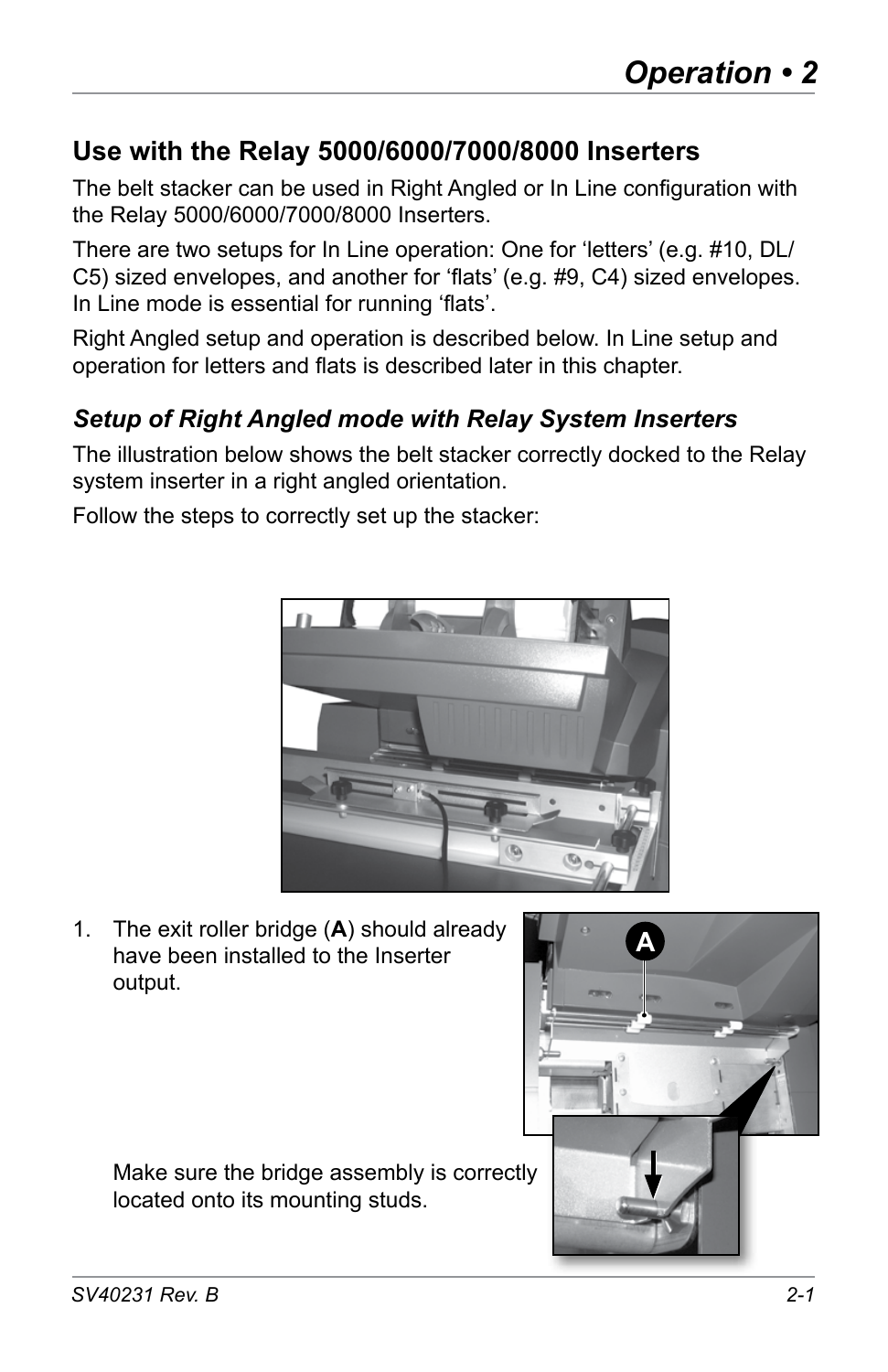# *2 • Operation*

2. Loosen the front and rear end knobs (**B**) **of the side guide closest to the inserter output** and move the side guide as far open (in the direction of the arrow) as it will go.

Retighten the front and rear end knobs.

3. Check the stacker alignment. The top of the side guide should fit into the cutout on the exit roller bridge assembly.

If necessary, loosen the height adjustment knobs (**C**) on each leg in turn and readjust the stacker height. Alternatively, if the Inserter is on a height adjustable table, the table can be adjusted to achieve the correct height setting.

4. Position the stacker against the Inserter, making sure the side guide fits FULLY into the exit roller bridge cut-out.





**Top of guide fits into cut-out with minimal gap**



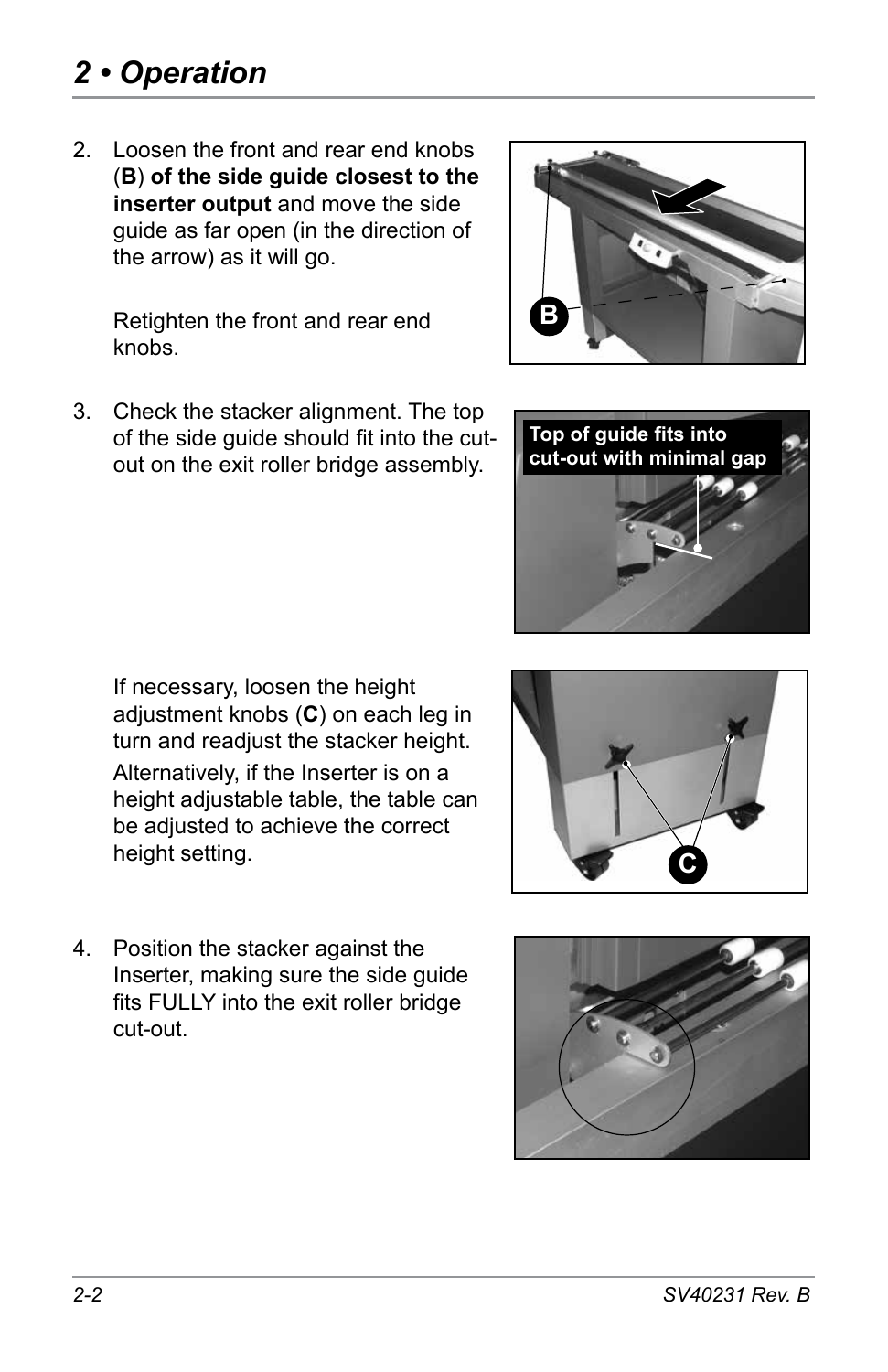5. When positioned correctly, lock all four castors.



6. For right hand operation, the sensor and sensor bracket (**D**) should be installed as shown in the picture. Make sure there is a spacer (**E**) between the bracket and stacker side guide at each knob position.

For left hand operation the parts are installed mirrored.



#### *Operation in Right Angled mode with Relay Inserters*

- 1. Place one envelope on the belt.
- 2. Loosen the front and rear end side guide knobs (**A**) of the side guide **with the sensor bracket** only. *Make sure the side guide rests on the belt!*



- 3. Adjust the side guide to give a clearance of about 1/8" (3mm) and retighten the front and rear end side guide knobs. *Make sure the side guides are parallel!*
- 4. Read the safety information on page 1-1, then connect the belt stacker to the power supply and turn ON.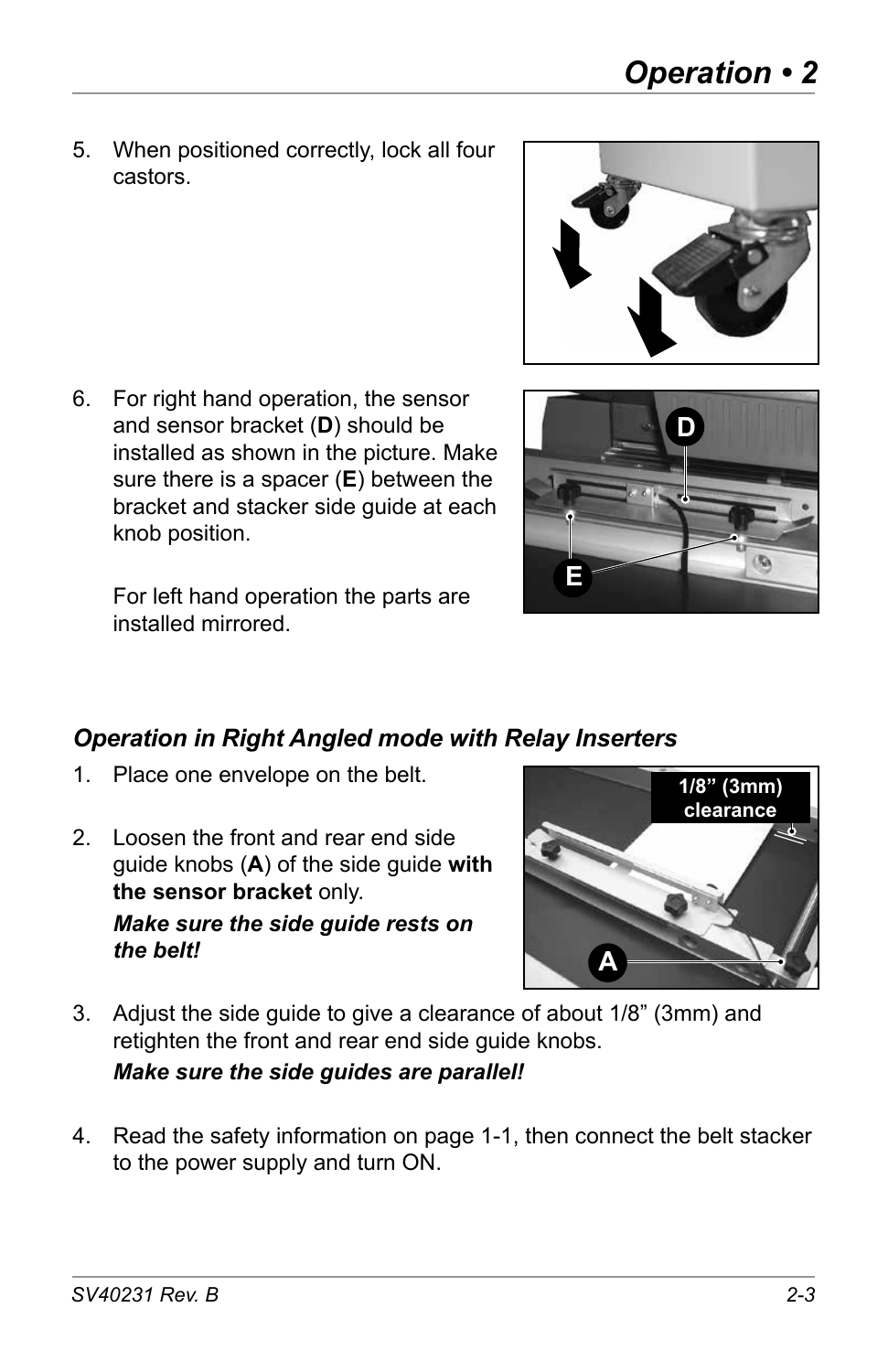# *2 • Operation*

- 5. Set the belt speed to maximum.
- 6. Start the Relay system.



7. Adjust the envelope overlap by moving the start sensor. When the sensor is moved away from the inlet the distance between the envelopes will be larger, and vice versa.

*Keep the step as small as possible without envelopes building up too much. That way you can optimize the belt capacity!*





8. Reduce the belt speed until the motor runs continuously.

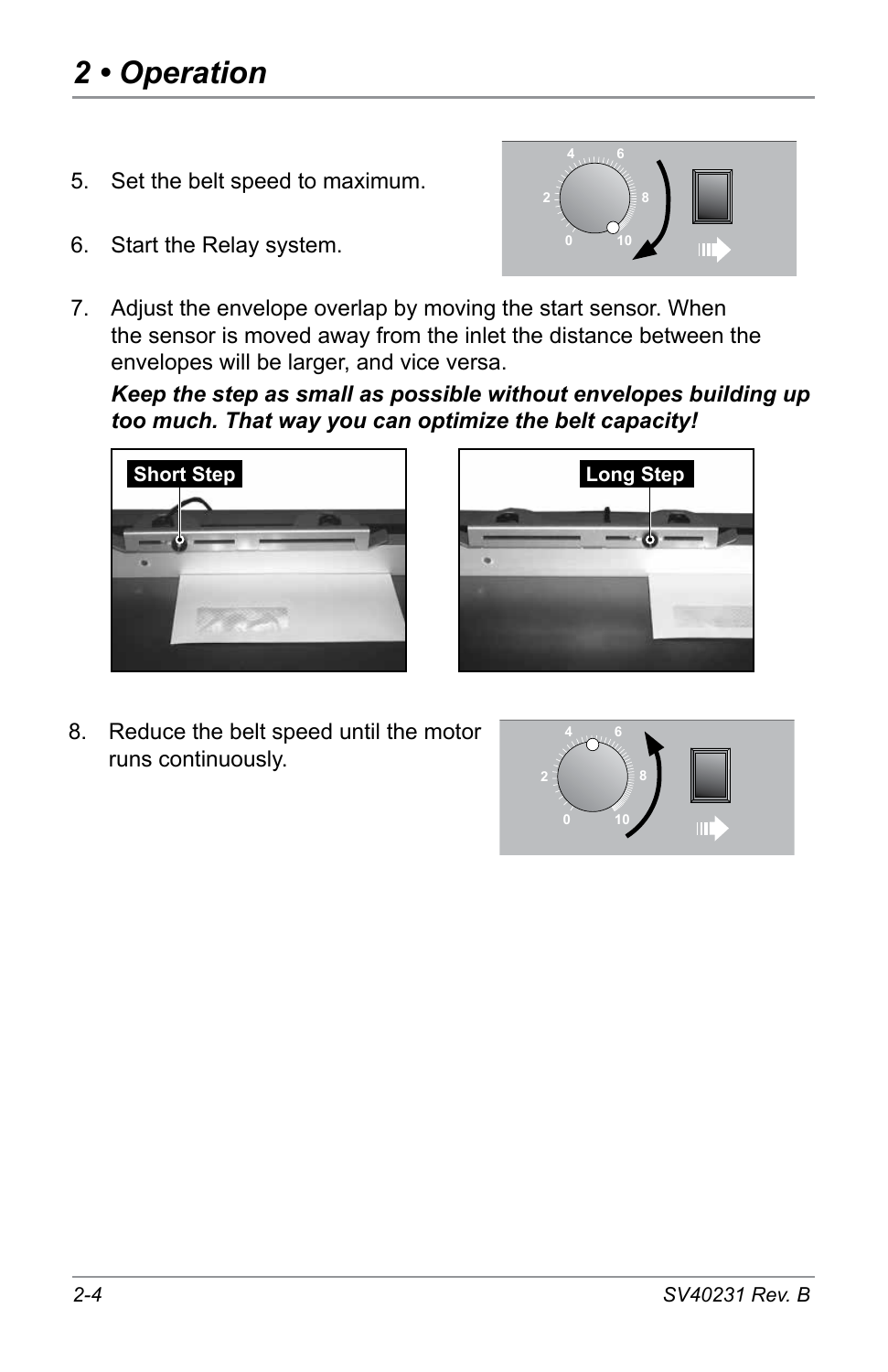#### *Setup of In Line mode with Relay Inserters and 'letter' sized envelopes*

The illustration below shows the belt stacker correctly docked to the Relay 5000/6000/7000/8000 Inserter in the In Line orientation running 'letters'.



Use of the stacker in this mode allows the Relay 'Flats' box stacker to remain in use as shown.

Follow the steps to correctly set up the stacker:



1. Check that the in line sensor bracket (**A**) is installed as shown, using the two knobs (**B**) with a spacer between the bracket and stacker side guide at each knob position.

Initially, position the sensor at the end of its slot and pivot the bracket fully counter-clockwise, as shown by the arrow.

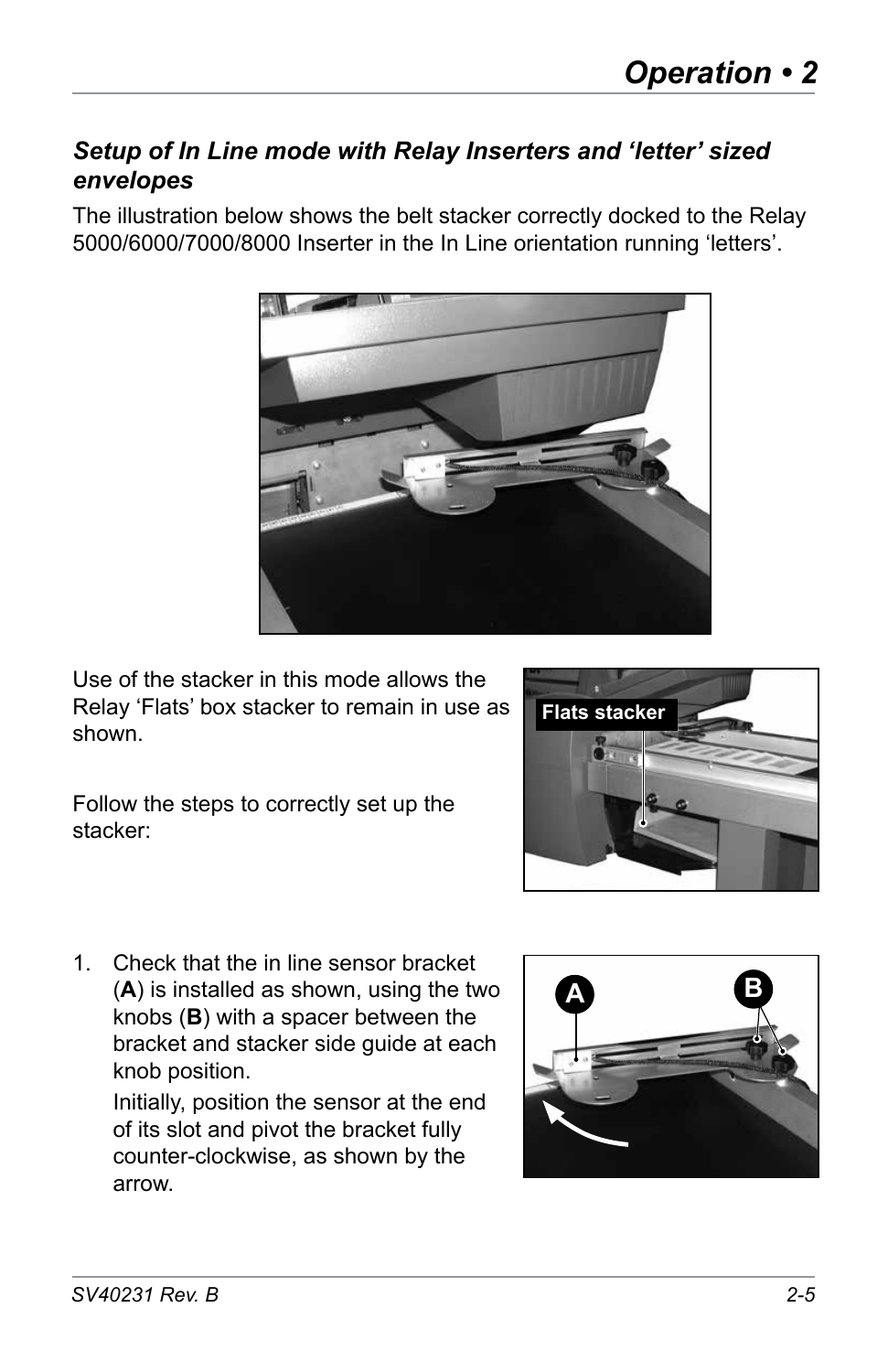# *2 • Operation*

2. Check the stacker alignment. It should be level and the height of the stacker belt should be set to correspond with the **upper** mark on the decal installed to the Inserter exit area. Place a ruler onto the belt, as shown, to aid the height setting.

If necessary, loosen the height adjustment knobs (**C**) on each leg in turn and readjust the stacker height. Alternatively, if the Inserter is on a height adjustable table, the table can be adjusted to achieve the correct height setting.





3. Position the stacker against the output end of the Inserter, **centered** with the output. Make sure the stacker is positioned firmly against the Inserter covers.



4. When positioned correctly, lock all four castors.

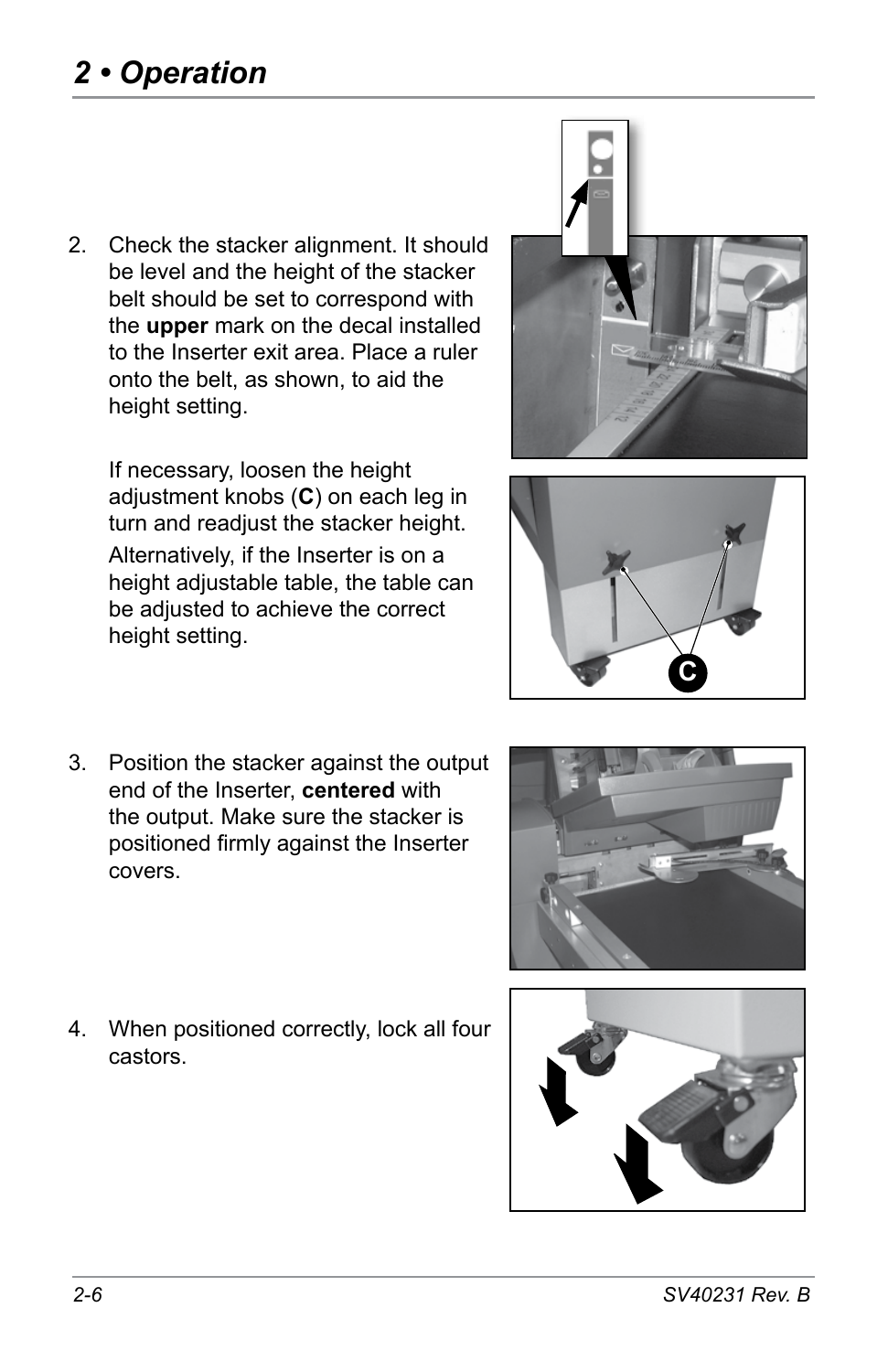#### *Operation in In Line mode with the Relay Inserters ('letter' sized envelopes)*

- 1. The stacker side guides will have been locked wide open by your installing engineer as this configuration does not need the side guides to control envelope stacking.
- 2. Read the safety information on page 1-1, then connect the belt stacker to the power supply and turn ON.
- 3. Set the belt speed to maximum.
- 4. Start the Relay system.
- 5. If envelopes leaving the Inserter hit the sensor bracket, or if the envelope overlap is incorrect, you can adjust the start sensor position.

When the sensor is moved away from the Inserter, the distance between the envelopes will be larger, and vice versa.





To adjust the sensor, loosen knob (**A**), pivot the sensor bracket and retighten the knob.

#### *Keep the step as small as possible without envelopes building up too much. That way you can optimize the belt capacity!*

6. Reduce the belt speed until the motor runs continuously.

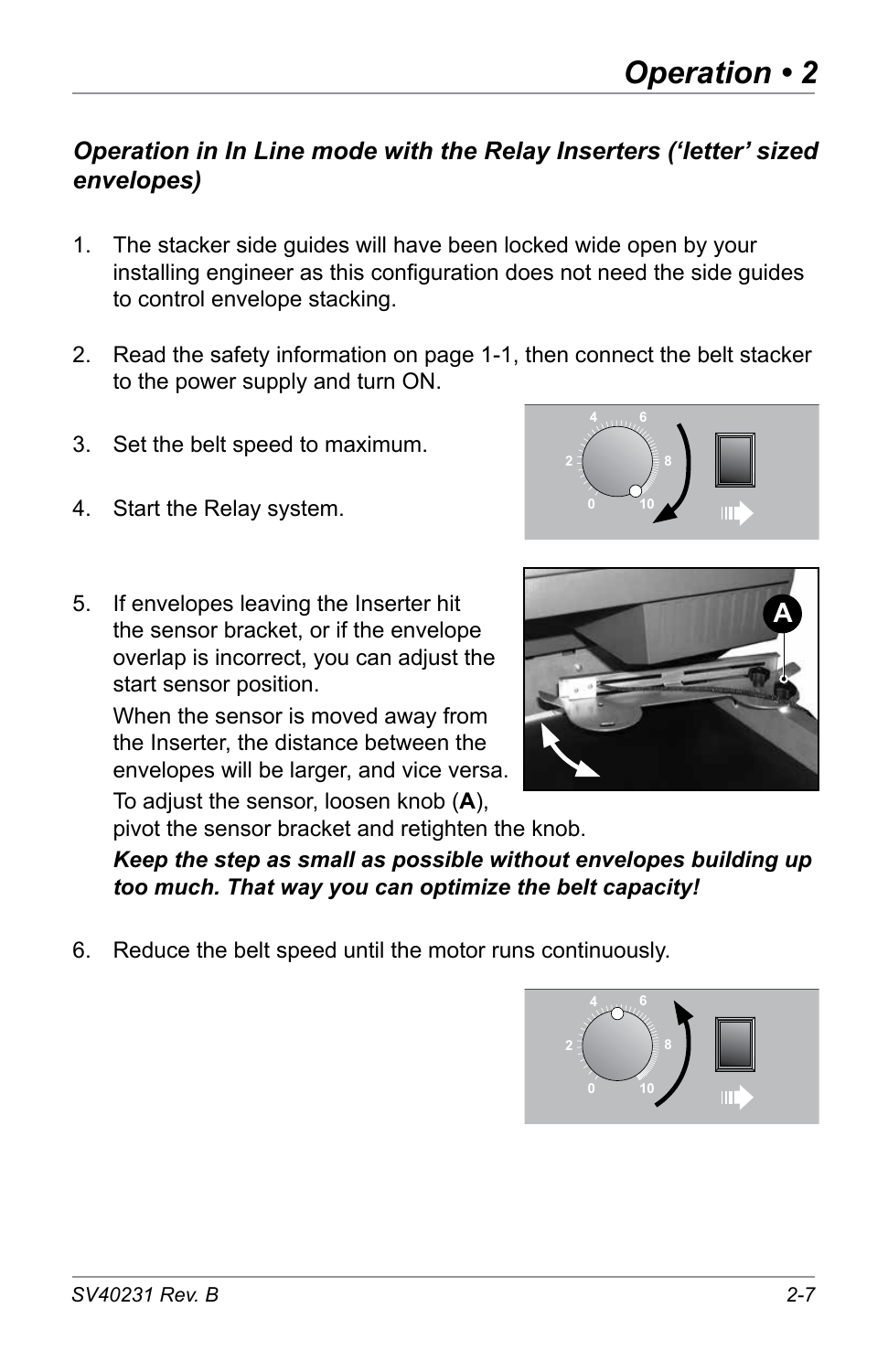#### *Setup of In Line mode with Relay Inserters and 'flat' sized envelopes*

The illustration below shows the belt stacker correctly docked to the Relay Inserter in the In Line orientation running 'flats'.

Follow the steps to correctly set up the stacker:



1. Check the stacker alignment. It should be level and the height of the stacker belt should be set to correspond with the **lower** mark on the decal installed to the Inserter exit area. Place a ruler onto the belt, as shown, to aid the height setting.



If necessary, loosen the height adjustment knobs (**A**) on each leg in turn and readjust the stacker height. Alternatively, if the Inserter is on a height adjustable table, the table can be adjusted to achieve the correct height setting.

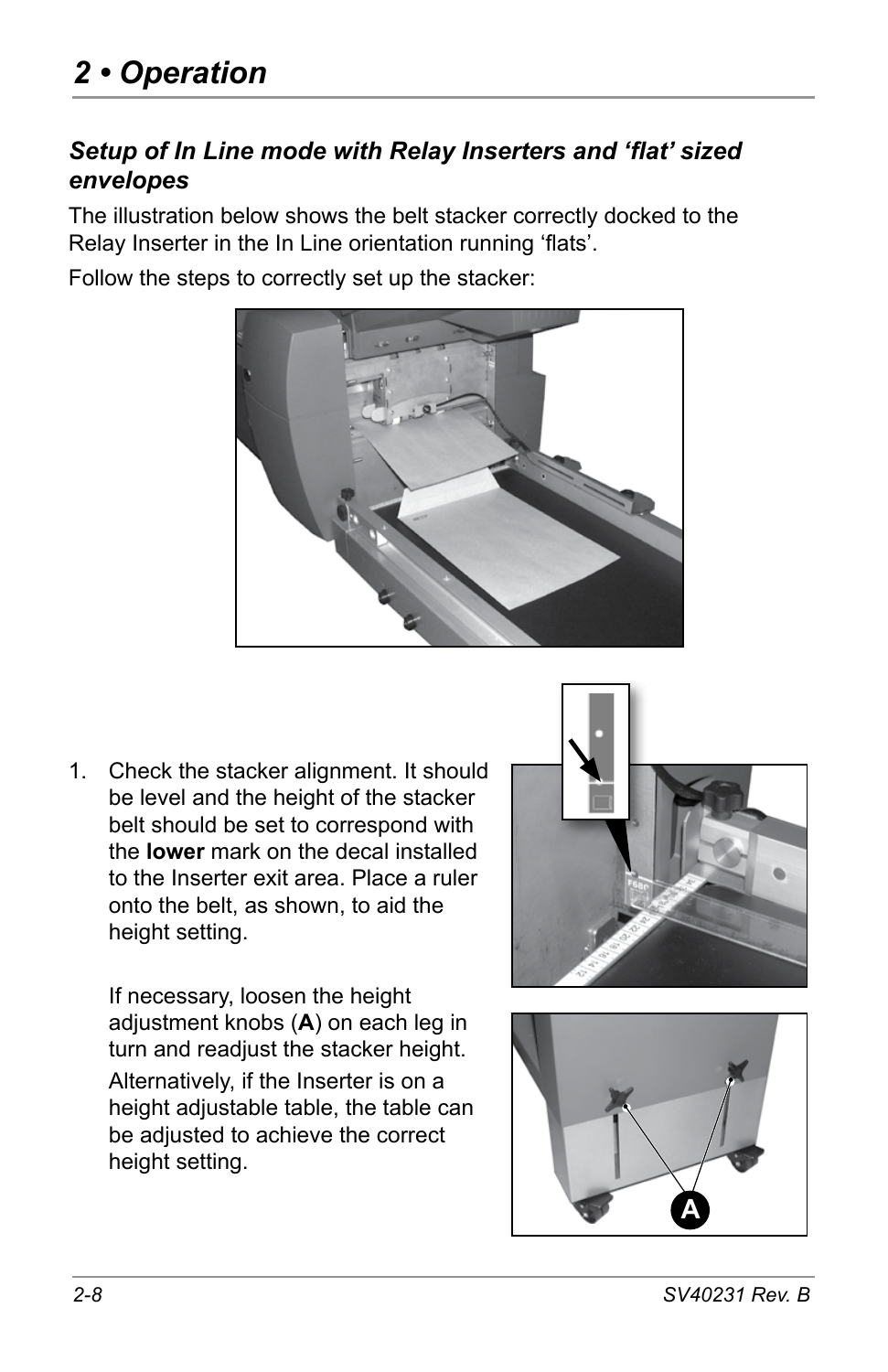- *Operation 2*
- 2. The sensor should already be installed into the slot on the magnetic bracket.

Route the sensor cable back underneath the nuts attached to the sensor body and through the cable cut out on the bracket.

Ensure the bottom face of the sensor is as close as possible and parallel to the lower face of the magnetic bracket.

 Make sure the knob (**B**) is tight.

- 3. Fit the magnetic bracket (**C**). Make sure it locates correctly over the screws (**D**).
- 4. Position the stacker against the output end of the Inserter, **centered** with the output. Make sure the stacker is positioned firmly against the Inserter covers.

Also make sure the cable (**E**) is routed clear of the envelope exit.

5. When positioned correctly, lock all four castors.



**D**

**E**





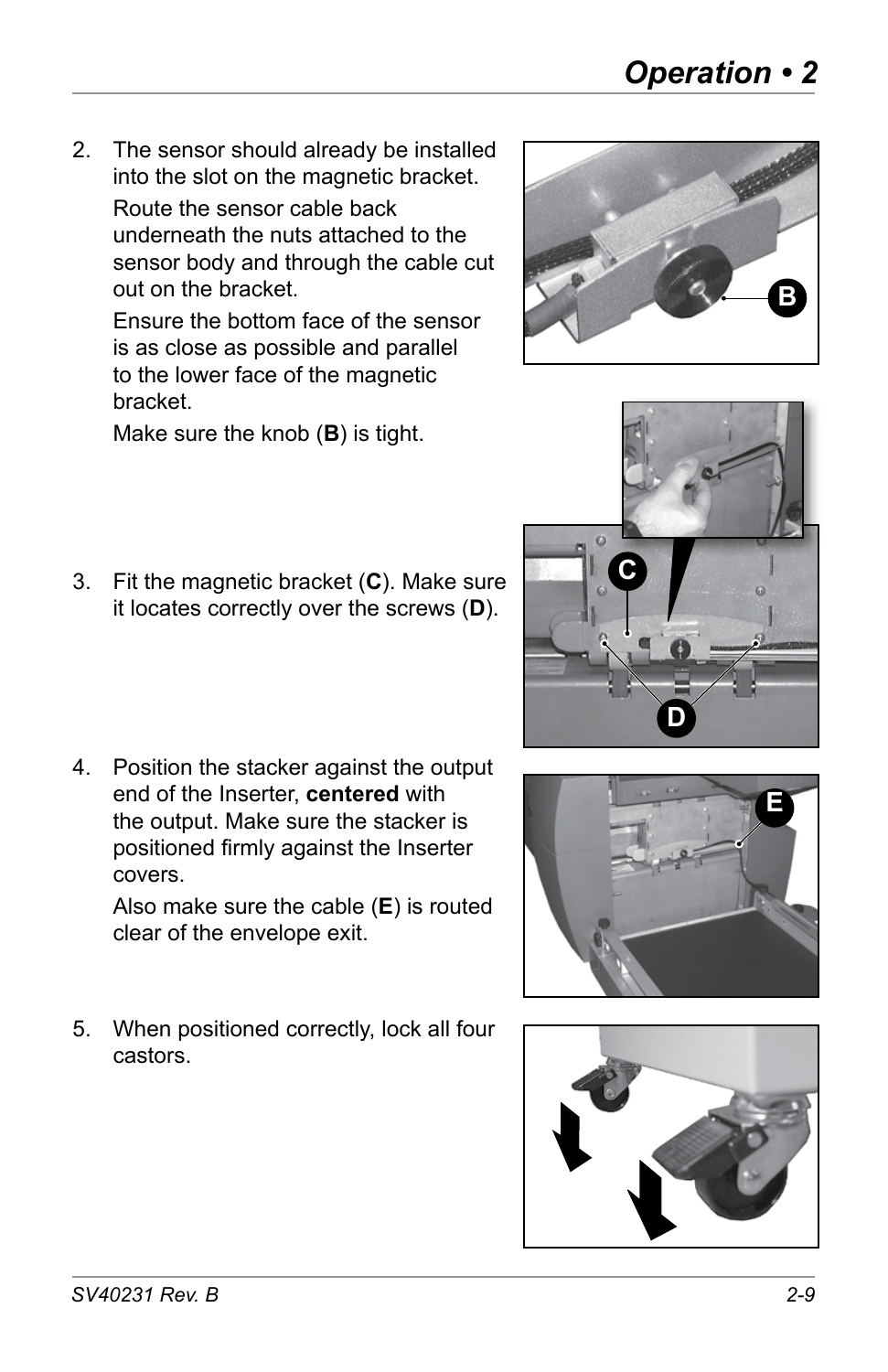#### *Operation in In Line mode with the Relay Inserters('flats' sized envelopes)*

- 1. The stacker side guides will have been locked wide open by your installing engineer as this configuration does not need the side guides to control envelope stacking.
- 2. Read the safety information in this guide, then connect the belt stacker to the power supply and turn ON.
- 3. Set the belt speed to maximum.
- 4. Start the Relay system.



5. Reduce the belt speed until you obtain the desired envelope overlap.



*Keep the overlap as small as possible without envelopes building up too much. That way you can optimize the belt capacity!*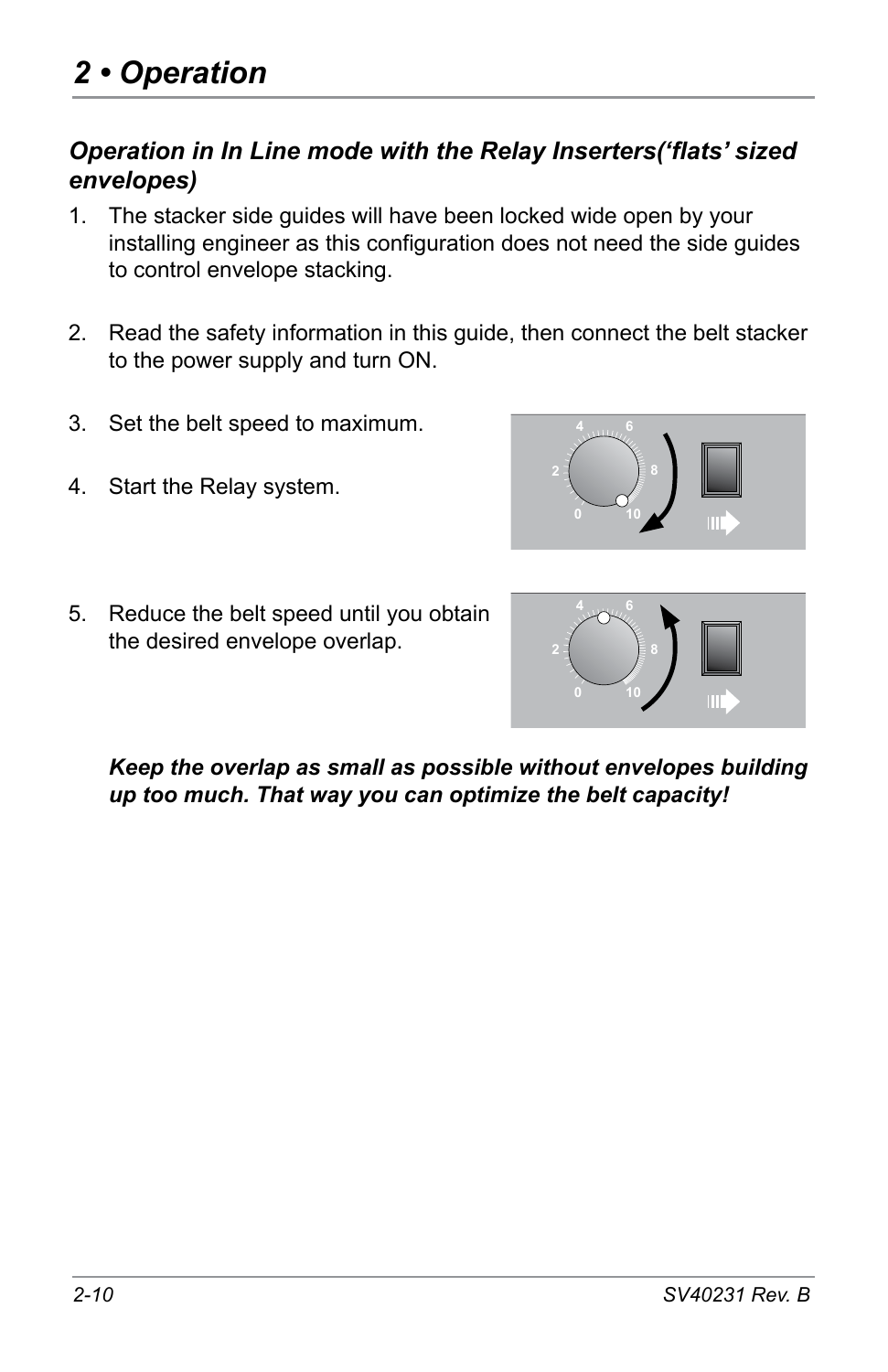## **Tandem Belt Stacker**

A particular configuration of the stacker is available for the Relay Inserters that allows automatic stacking of 'Letters' and 'Flats' simultaneously. The stacker consists of two stacker units mounted onto one set of legs or one table at the correct vertical spacing to receive 'Letter' and 'Flats' output from the Inserter.

Use the 'Letters' In Line instructions in this chapter to setup and operate the top stacker unit. Use the 'Flats' In Line instructions for the lower stacker unit.



## **Use of the Belt Stacker with Other Equipment**

The belt stacker can be used with equipment other than inserters (for example, address printers).

Dependent on the equipment being used and the material being run, either a Right Angled or an In Line configuration will be used.

Full details of your setup will be given by your installing service representative and will vary in detail based on your application.

However, if you need a reminder, refer to the sections of this guide covering the Relay Inserters. These sections will describe basic setup and operation of each configuration.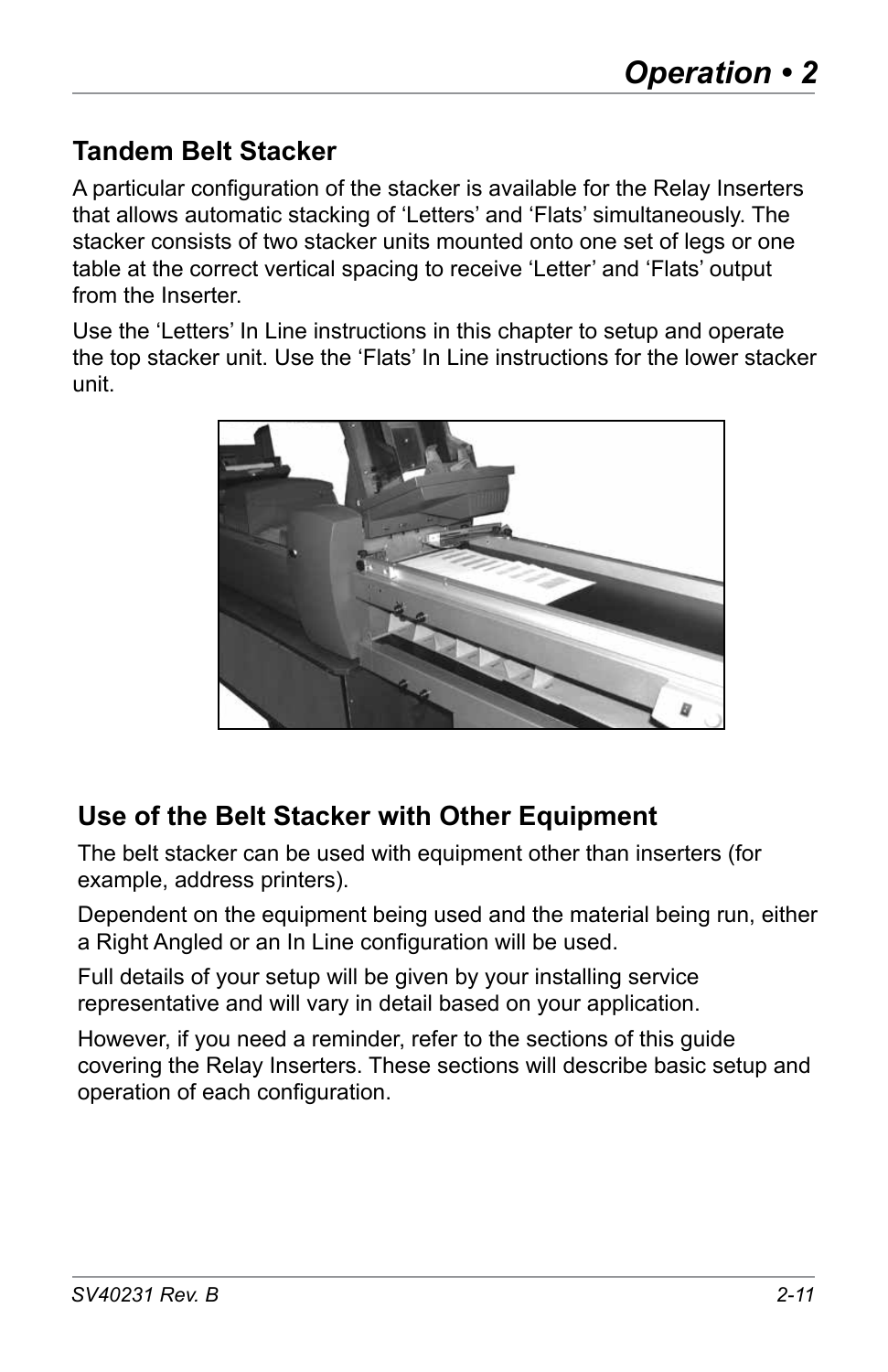# **Troubleshooting**

| Configuration                                                     | <b>Possible Cause</b>                                                 | <b>Remedy</b>                                                                                                      |  |
|-------------------------------------------------------------------|-----------------------------------------------------------------------|--------------------------------------------------------------------------------------------------------------------|--|
| Envelopes get stuck in the inlet area or feed poorly onto stacker |                                                                       |                                                                                                                    |  |
| All                                                               | Belt speed too low,<br>material builds up and gets<br>stuck           | Increase belt speed                                                                                                |  |
| All                                                               | Step length too small                                                 | Increase step length                                                                                               |  |
| All                                                               | Side guides set too narrow                                            | Adjust side guides                                                                                                 |  |
| All                                                               | The incoming envelope<br>catches on the previous<br>envelope's window | Increase belt speed and step<br>length, so that the incoming<br>envelope won't hit the previous<br>envelope window |  |
| All                                                               | Material slips in<br>underneath side guide and<br>gets stuck          | Loosen side guide knobs, press<br>side guide down and tighten<br>knobs                                             |  |
| All                                                               | Stacker alignment<br>incorrect                                        | Adjust height of stacker legs<br>and/or position stacker against<br>inserter (reference Chapter 2)                 |  |
| Right angled<br>configurations                                    | Front side guide not set<br>correctly                                 | Adjust front side guide as close<br>to inserter as possible                                                        |  |
| Relay 'Flats'<br>Relay                                            | Magnetic sensor bracket<br>positioned incorrectly                     | Check sensor bracket is located<br>correctly                                                                       |  |
| Right angled<br>configuration                                     | Exit roller bridge not<br>transporting envelopes<br>correctly         | Check exit roller bridge is<br>correctly located onto its<br>mounting pins                                         |  |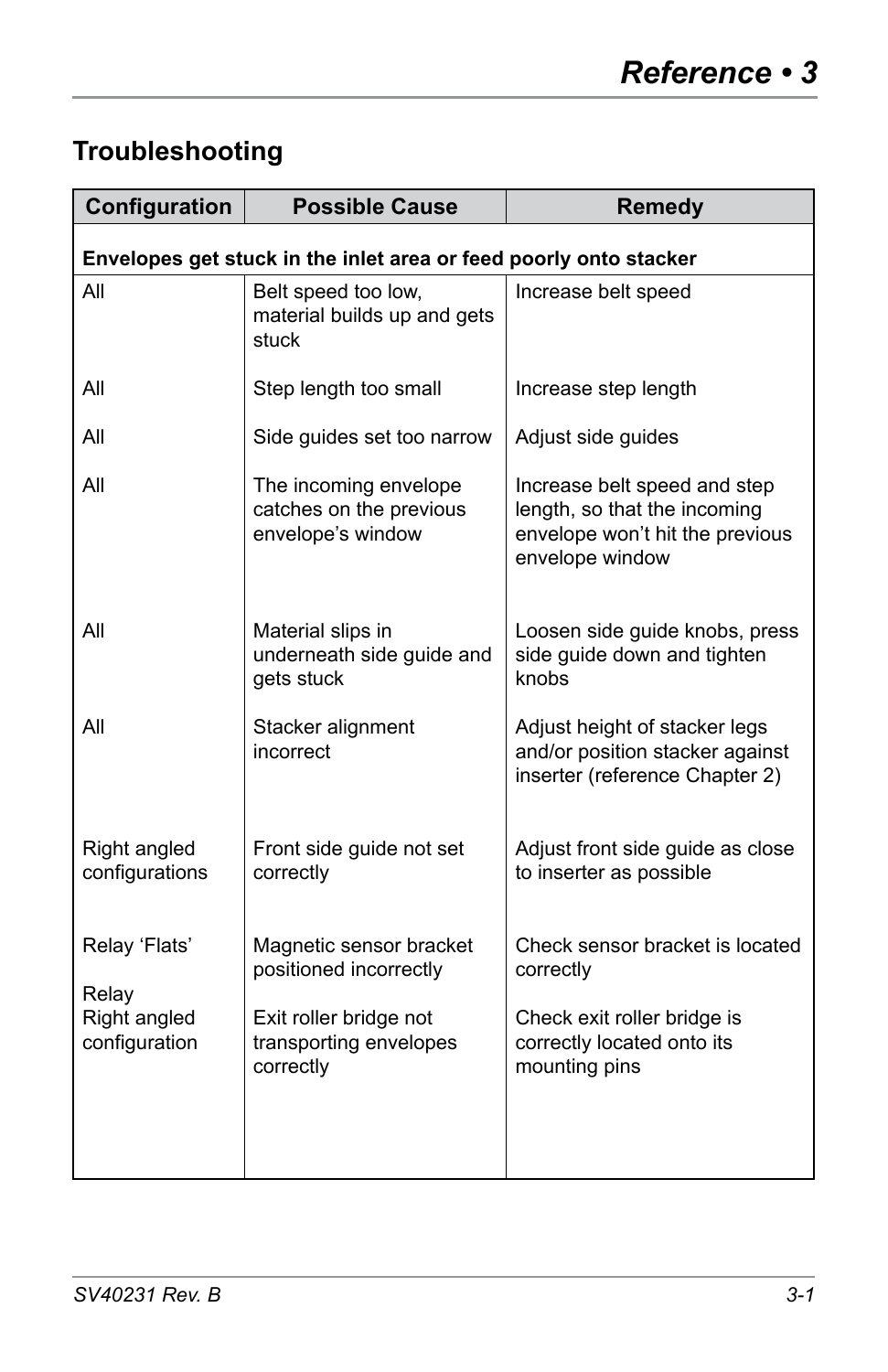| Configuration                                                           | <b>Possible Cause</b>                                                     | <b>Remedy</b>                                                |  |
|-------------------------------------------------------------------------|---------------------------------------------------------------------------|--------------------------------------------------------------|--|
| <b>Envelopes hit sensor bracket</b>                                     |                                                                           |                                                              |  |
| Right angled<br>configurations                                          | Rear (sensor) guide set too<br>close to inserter                          | Move rear (sensor) guide back                                |  |
| Relay In line<br>'Letters'                                              | Adjustable sensor bracket<br>too close to inserter                        | Pivot sensor bracket slightly<br>further back                |  |
| Material doesn't transport all the way to the stacker end stacking tray |                                                                           |                                                              |  |
|                                                                         |                                                                           |                                                              |  |
| All                                                                     | Side guides too narrow or<br>funneled                                     | Check side guides are parallel<br>and have correct clearance |  |
| All                                                                     | Step too big, material<br>slips on belt because of<br>insufficient weight | Reduce step, reduce belt speed                               |  |
|                                                                         |                                                                           |                                                              |  |
| Material topples over on the belt, even with low numbers of items       |                                                                           |                                                              |  |
| All                                                                     | Step length too big                                                       | Reduce step, reduce belt speed                               |  |
| All                                                                     | Side quides not parallel or<br>too tight                                  | Check side guides are parallel<br>and have correct clearance |  |

## **Service**

Service for your belt stacker is available throughout the world.

For questions about your belt stacker, or if you require service or assistance with your application, please call your system supplier..

A service maintenance contract is available to keep your belt Stacker (as well as your entire Inserting system) in top condition at nominal cost. Contact Pitney Bowes for details (see the *Pitney Bowes Contact List* at start of this guide for contact information).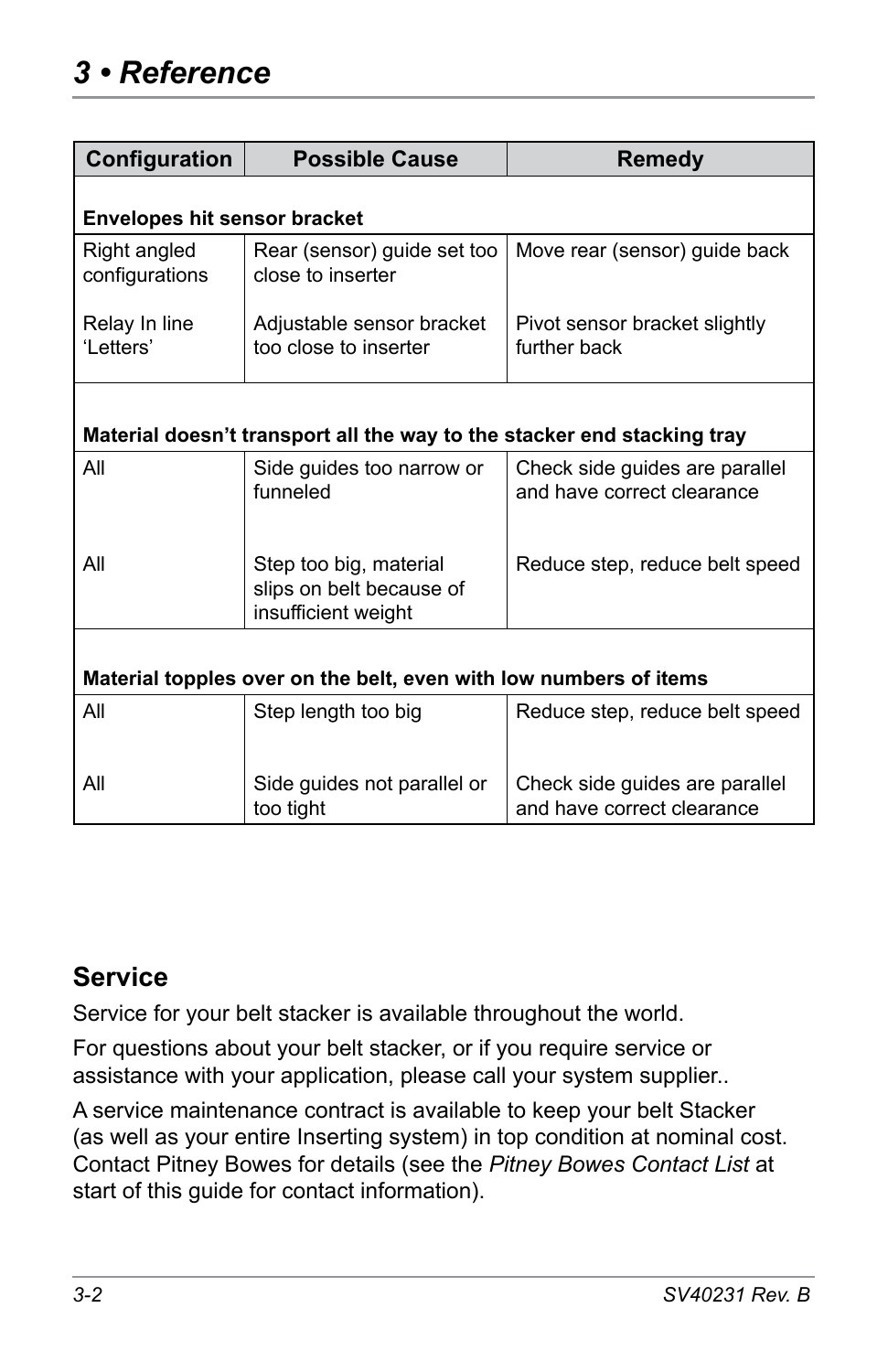## **Specifications**

#### *Equipment Specifications*

| <b>Standard Features</b> | Variable speed, Adjustable overlap of media,<br>Clear-deck switch, Universal power inlet,<br>Lockable castors on all four feet,                                                           |
|--------------------------|-------------------------------------------------------------------------------------------------------------------------------------------------------------------------------------------|
| Capacity                 | With a minimum insert in the envelope:<br>6"X 9" (C5) up to a maximum of 2,500 envelopes<br>9"X12" (C4) up to a maximum of 1,500 envelopes<br>#10 (DL) up to a maximum of 1,200 envelopes |
| <b>Table Height</b>      | Adjustable 25"-42" (635mm -1060mm)<br>(only on models with height adjustable legs)                                                                                                        |
| Width                    | 17-1/4" (440mm), incl. 2" (50mm) for control<br>unit                                                                                                                                      |
| Length                   | 70-1/4" (1785mm), incl. end stacking plate<br>13-3/4" (350mm)                                                                                                                             |
| Weight                   | 128 lbs. (58kg)                                                                                                                                                                           |
| <b>Power</b>             | 100-240VAC ±10%, 50/60 Hz, 1A<br>Power consumption 70W<br>Heat emission 240 Btu/hr (70 Joule/s)                                                                                           |
| <b>Compliance</b>        | UL Listed for the United States and Canada.<br>Meets all applicable directives of the European<br>Union.                                                                                  |

#### *Material Specifications*

The side guides are adjustable between 4-1/2" (115mm) and 14" (357mm).